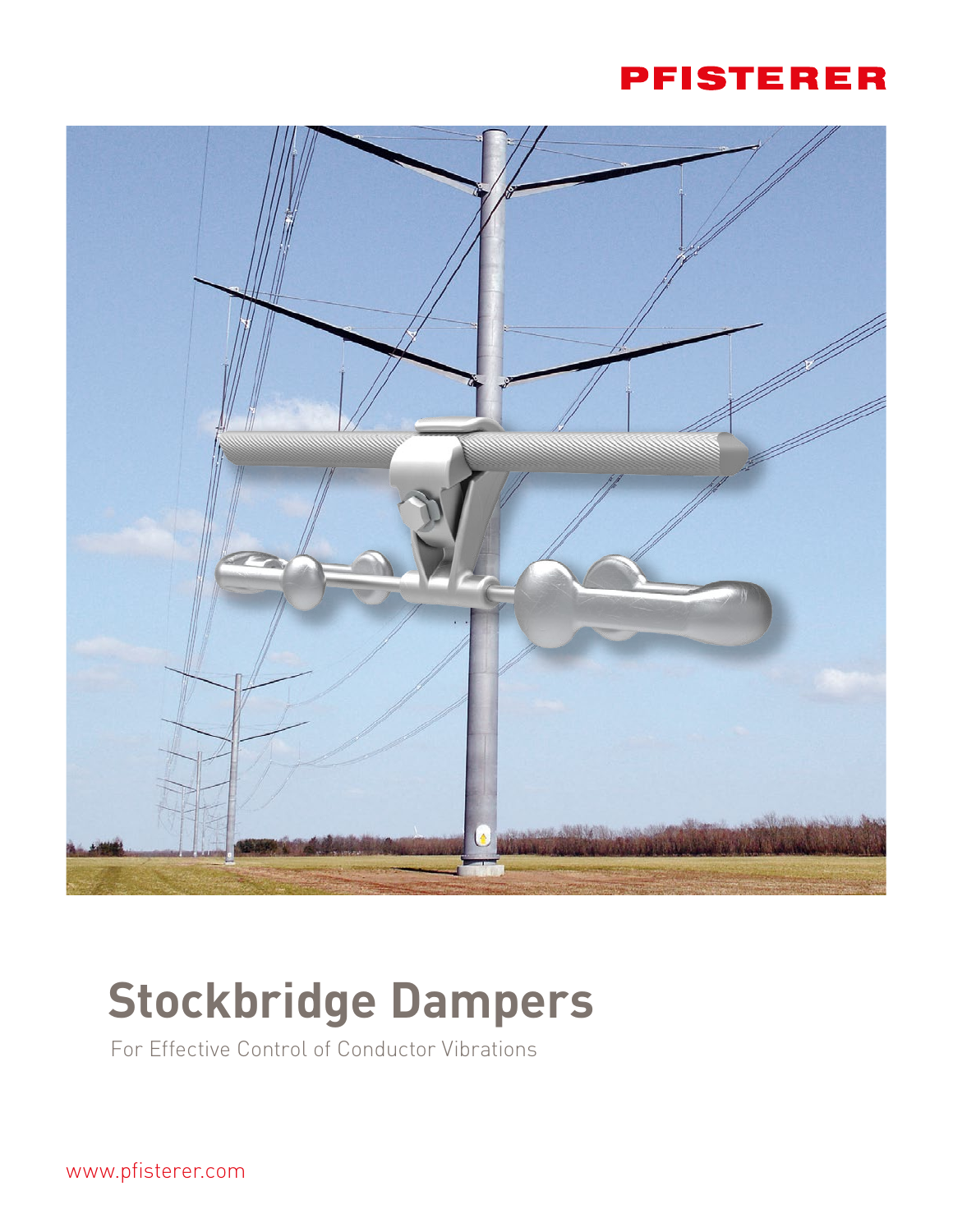# **Stockbridge Dampers** Excellence in Aeolian Vibration Damping

Fatigue failures of overhead conductor strands due to wind induced vibrations were observed from the beginning of the last century.

The most effective protection device was invented by George Stockbridge in 1924 in the form of an inertial energy absorber equipped with a stranded steel cable holding two weights. Since then, the Stockbridge's vibration damper underwent several design and manufacturing changes that increased its performance and endurance.

Despite many other damping devices beeing invented during the last century, the Stockbridge type vibration damper is still the best technical and economical solution for the control, within the safety limits, of the overhead cable vibrations.

## Features

#### **PFISTERER vibration dampers are designed to:**

- Control aeolian vibration in each span of the line within the internationally accepted limits with the minimum number of units
- Maintain damping capacity over the entire range of ambient temperatures and for the whole expected life of the line
- Be free from corona at the maximum voltage of the line when installed on the phase conductors
- Be installed and removed on energized lines;
- Be maintenance-free for the whole expected life of the line
- Maintain a suitable grip on the cable resisting the loosening effect of vibrations
- Guarantee that individual components are secured against becoming loose in service

## General **Key Data**

PFISTERER has been one of the manufacturers who actively contributed, during the last 50 years, to the enhancement of the Stockbridge Damper.

Today, PFISTERER can supply powerful units with excellent performance, suitable for any type of overhead cable, for example OPGW, AAAC, ACSR, etc.

PFISTERER vibration dampers can be equipped either with bolted clamp or with helical rod attachment.

PFISTERER vibration dampers are installed world wide and are well proven in the most severe environmental conditions.



Stockbridge Damper with bolted clamp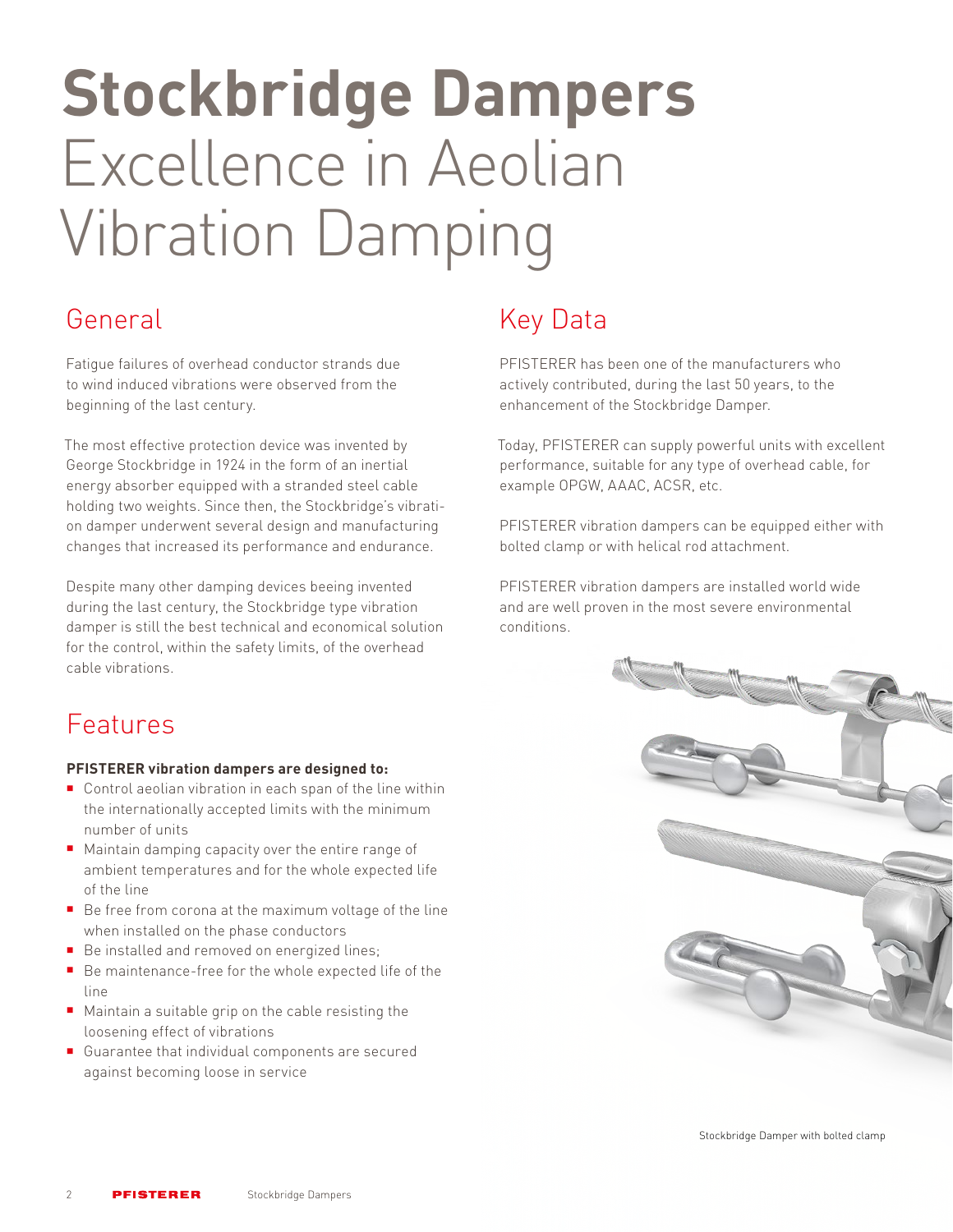### Comprehensive Client Assistance

#### **PFISTERER can provide a full package including:**

- Vibration damping study and design of the most appropriate damping system for any specific project, at offer stage
- **E**vidence of comprehensive type testing and intensive quality control during production
- Supply of vibration damper units manufactured in accordance with the most modern technology
- Supply of clear installation instructions and availability for any further client's requirement
- Capacity to perform field vibration measurements using vibration recorders designed and manufactured by PFISTERER

Stockbridge Damper with helical rod attachment



Production



Test laboratory



Field tests